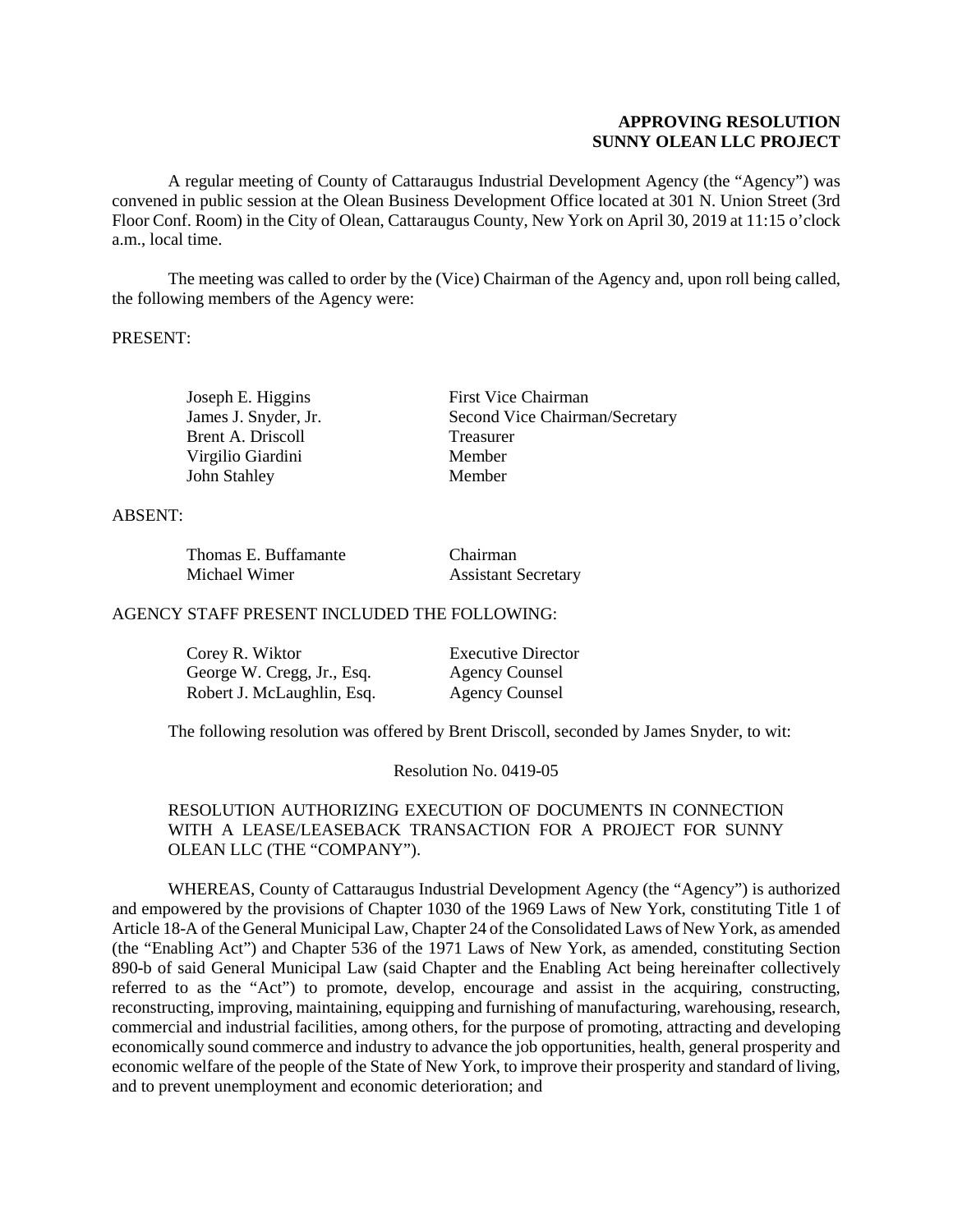WHEREAS, to accomplish its stated purposes, the Agency is authorized and empowered under the Act to acquire, construct and install one or more "projects" (as defined in the Act) or to cause said projects to be acquired, constructed and installed, and to convey said projects or to lease said projects with the obligation to purchase; and

WHEREAS, in March, 2019, Sunny Olean LLC, a New York State limited liability company (the "Company") submitted an application (the "Application") to the Agency, a copy of which Application is on file at the office of the Agency, which Application requested that the Agency consider undertaking a project (the "Project") for the benefit of the Company, said Project consisting of the following: (A) (1) the acquisition of an interest in an approximately 5,500 square foot parcel of land located at 106-108 W. State Street (currently Tax ID #s 94.253-1-26.2) in the City of Olean, Cattaraugus County, New York (the "Land"), together with an approximately 11,300 square foot building located thereon (the "Facility"), (2) the renovation and reconstruction of the Facility and (3) the acquisition and installation therein and thereon of related fixtures, machinery, equipment and other tangible personal property, including without limitation, tenant improvement and finish (collectively, the "Equipment") (the Land, the Facility, and the Equipment being collectively referred to as the "Project Facility"); all of the foregoing to constitute a retail and market rate apartment facility and any other directly and indirectly related uses; (B) the granting of certain other "financial assistance" (within the meaning of Section 854(14) of the Act) with respect to the foregoing, including potential exemptions from certain sales and use taxes, real property taxes, real estate transfer taxes and mortgage recording taxes (collectively, the "Financial Assistance"); and (C) the lease (with an obligation to purchase) or sale of the Project Facility to the Company or such other person as may be designated by the Company and agreed upon by the Agency; and

WHEREAS, by resolution adopted by the members of the Agency on March 19, 2019 (the "Public Hearing Resolution"), the Agency authorized a public hearing to be held pursuant to Section 859-a of the Act with respect to the Project; and

WHEREAS, pursuant to the authorization contained in the Public Hearing Resolution, the Executive Director of the Agency (A) caused notice of public hearing of the Agency (the "Public Hearing") pursuant to Section 859-a of the Act, to hear all persons interested in the Project and the Financial Assistance being contemplated by the Agency with respect to the Project, to be mailed on March 21, 2019 to the chief executive officers of the county and of each city, town, village and school district in which the Project is or is to be located, (B) caused notice of the Public Hearing to be posted on March 21, 2019 (1) on a bulletin board located at the Agency offices located at 9 East Washington Street in the Town of Ellicottville, Cattaraugus County, New York, (2) on a bulletin board located at the Olean Municipal Building located at 101 E. State Street in the City of Olean, Cattaraugus County, New York and (3) on the Agency's website on March 21, 2019, (C) caused notice of the Public Hearing to be published on March 22, 2019 in the Olean Time Herald, a newspaper of general circulation available to the residents of City of Olean, Cattaraugus County, New York, (D) conducted the Public Hearing on April 9, 2019 at 11:30 a.m., local time in Conference Room #119 of the Olean Municipal Building located at 101 East State Street in the City of Olean, Cattaraugus County, New York, and (E) prepared a report of the Public Hearing (the "Hearing Report") which fairly summarized the views presented at said Public Hearing and distributed same to the members of the Agency; and

WHEREAS, pursuant to Article 8 of the Environmental Conservation Law, Chapter 43-B of the Consolidated Laws of New York, as amended (the "SEQR Act") and the regulations (the "Regulations") adopted pursuant thereto by the Department of Environmental Conservation of the State of New York (collectively with the SEQR Act, "SEQRA"), by resolution adopted by the members of the Agency on March 19, 2019 (the "Preliminary SEQR Resolution"), the Agency (A) determined (1) that the Project involves more than one "involved agency", and (2) that, although the Project may constitute an "unlisted action", and coordinated review and notification of other involved agencies is strictly optional with respect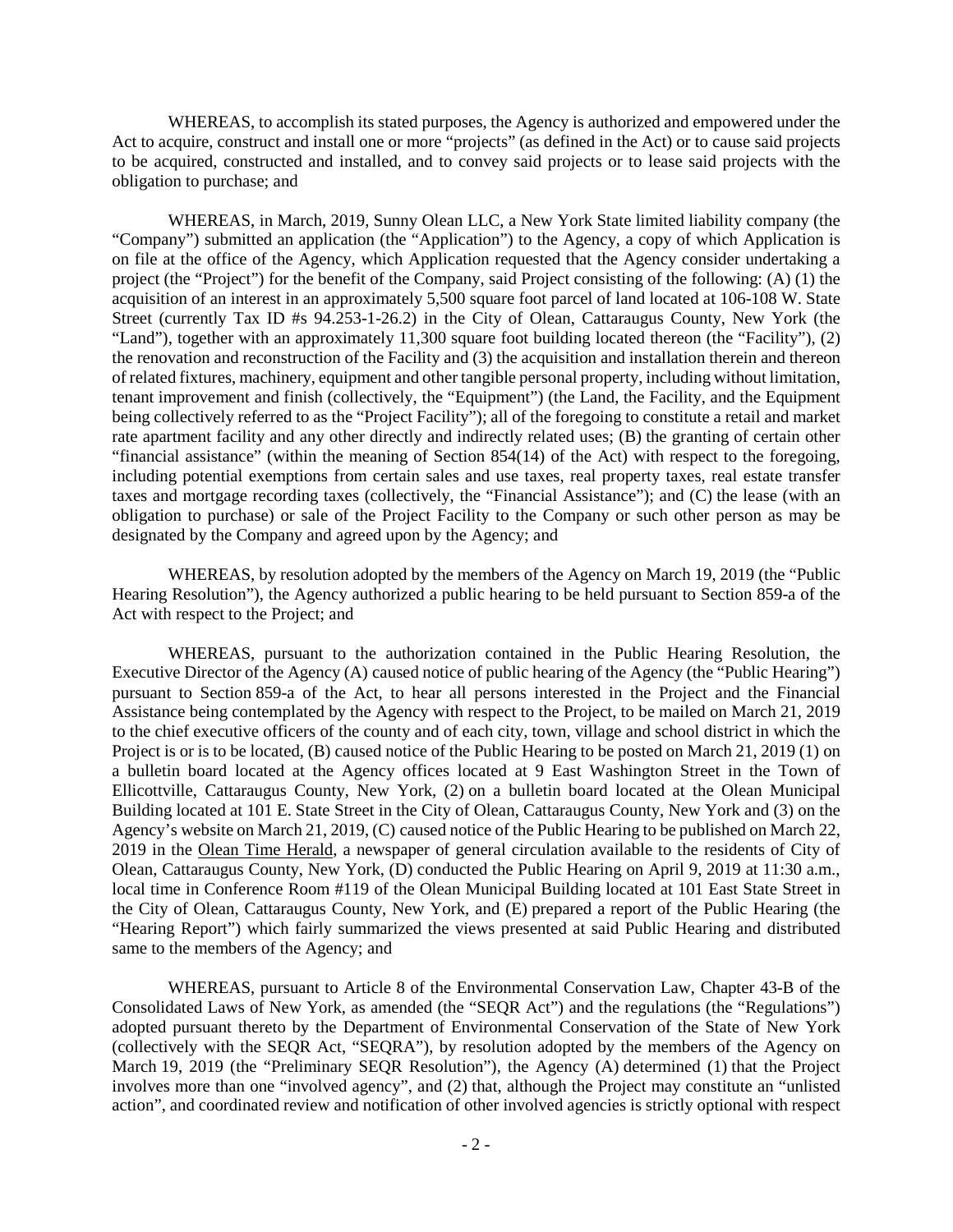to the Project, the Agency wished to investigate the advisability of undertaking a coordinated review with respect to the Project and (B) authorized the Executive Director of the Agency to contact all other "involved agencies" for the purpose of ascertaining whether such "involved agencies" were interested in undertaking a coordinated review of the Project and, if so, designating a "lead agency" with respect to the Project (as such quoted terms are defined in SEQRA); and

WHEREAS, further pursuant to SEQRA, by resolution adopted by the members of the Agency on April 30, 2019 (the "Final SEQR Resolution"), Agency determined that the Project constitutes a "Type II Action" (as such quoted term is defined under SEQRA), and therefore that no further action with respect to the Project was required under SEQRA; and

WHEREAS, by further resolution adopted by the members of the Agency on April 30, 2019 (the "Commercial/Retail Finding Resolution"), the Agency (A) determined that the Project constituted a "commercial project" within the meaning of the Act, (B) found that although the Project Facility appears to constitute a project where facilities or properties that are primarily used in making the retail sales of goods or services to customers who personally visit such facilities may constitute more than one-third of the costs of the Project, the Agency is authorized to provide financial assistance in respect of the Project pursuant to Section 862(2)(a) of the Act because the Project Facility is located in a highly distressed area, (C) determined, following a review of the Hearing Report, that the Project would serve the public purposes of the Act by preserving permanent private sector jobs in the State of New York, and (D) determined that the Agency would proceed with the Project and the granting of the Financial Assistance; provided however, that no financial assistance would be provided to the Project by the Agency unless and until the County Legislature of Cattaraugus County, as chief executive officer of Cattaraugus County, New York, pursuant to Section 862(2)(c) of the Act, confirmed the proposed action of the Agency with respect to the Project; and

WHEREAS, pursuant to Section 862(2) of the Act, prior to providing the Financial Assistance to the Project, the County Legislature, as chief executive officer of the Cattaraugus County, New York, must confirm the proposed action of the Agency; and

WHEREAS, the Agency has given due consideration to the Application, and to representations by the Company that (A) the granting by the Agency of the Financial Assistance with respect to the Project will be an inducement to the Company to undertake the Project in County of Cattaraugus, New York and (B) the completion of the Project will not result in the removal of a plant or facility of any proposed occupant of the Project Facility from one area of the State of New York to another area in the State of New York and will not result in the abandonment of one or more plants or facilities of any occupant of the Project Facility located in the State of New York; and

WHEREAS, the Agency desires to encourage the Company to preserve and advance the job opportunities, health, general prosperity and economic welfare of the people of County of Cattaraugus, New York by undertaking the Project in County of Cattaraugus, New York; and

WHEREAS, in order to consummate the Project and the granting of the Financial Assistance described in the notice of the Public Hearing, the Agency proposes to enter into the following documents (hereinafter collectively referred to as the "Agency Documents"): (A) a certain lease to agency (the "Lease to Agency" or the "Underlying Lease") by and between the Company, as landlord, and the Agency, as tenant, pursuant to which the Company will lease to the Agency a portion of the Land and all improvements now or hereafter located on said portion of the Land (collectively, the "Leased Premises"); (B) a certain license agreement (the "License to Agency" or the "License Agreement") by and between the Company, as licensor, and the Agency, as licensee, pursuant to which the Company will grant to the Agency (1) a license to enter upon the balance of the Land (the "Licensed Premises") for the purpose of undertaking and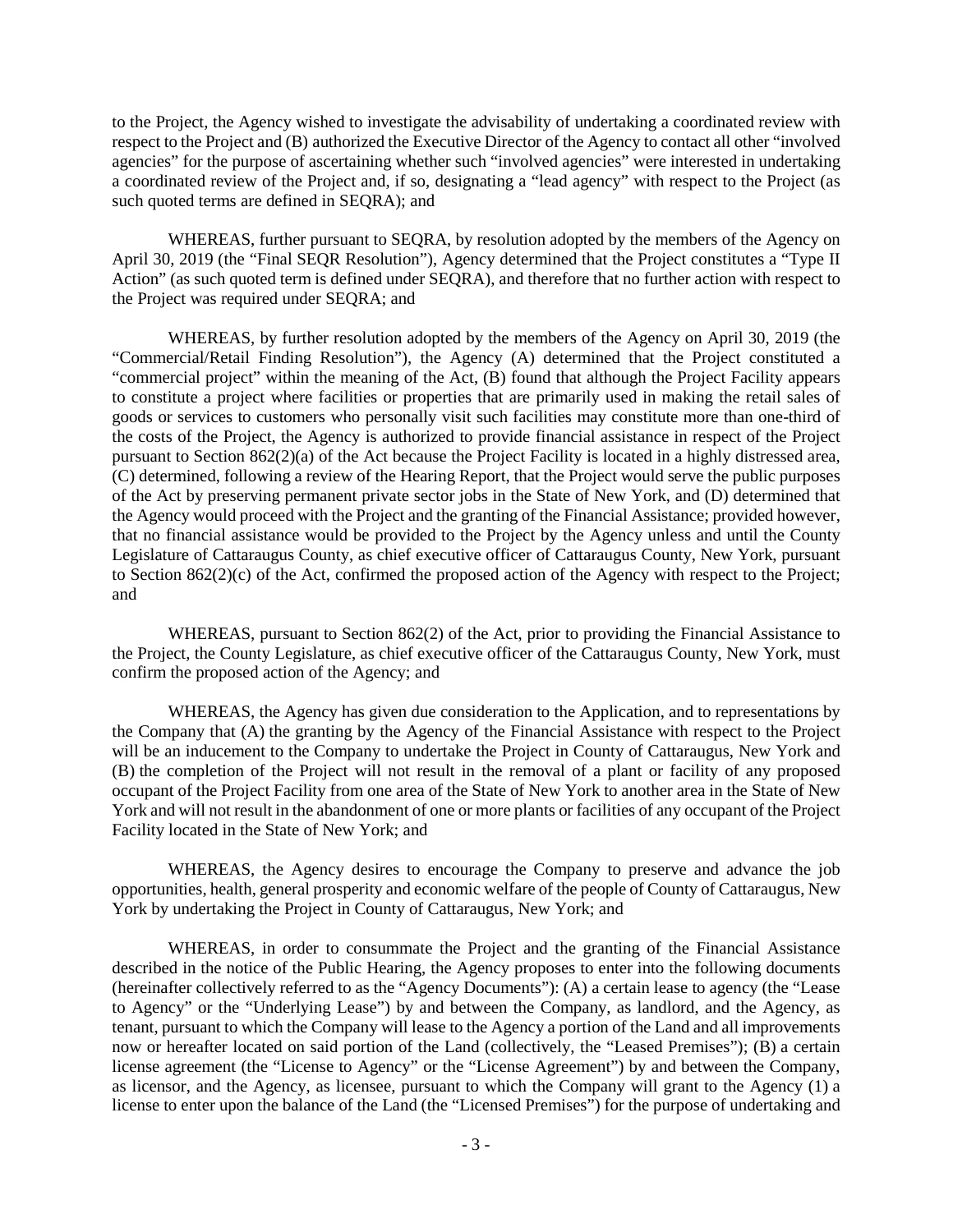completing the Project and (2) in the event of an occurrence of an Event of Default by the Company, an additional license to enter upon the Licensed Premises for the purpose of pursuing its remedies under the Lease Agreement (as hereinafter defined); (C) a lease agreement (and a memorandum thereof) (the "Lease Agreement") by and between the Agency and the Company, pursuant to which, among other things, the Company agrees to undertake the Project as agent of the Agency and the Company further agrees to lease the Project Facility from the Agency and, as rental thereunder, to pay the Agency's administrative fee relating to the Project and to pay all expenses incurred by the Agency with respect to the Project; (D) a payment in lieu of tax agreement (the "Payment in Lieu of Tax Agreement") by and between the Agency and the Company, pursuant to which the Company will agree to pay certain payments in lieu of taxes with respect to the Project Facility; (E) a uniform project benefits agreement (the "Uniform Project Benefits Agreement") by and between the Agency and the Company regarding the granting of the financial assistance and the potential recapture of such assistance; (F) a certain recapture agreement (the "Section 875 GML Recapture Agreement") by and between the Company and the Agency, required by the Act, regarding the recovery or recapture of certain sales and use taxes; (G) a sales tax exemption letter (the "Sales Tax Exemption Letter") to ensure the granting of the sales tax exemption which forms a part of the Financial Assistance; (H) a New York State Department of Taxation and Finance form entitled "IDA Appointment of Project Operator or Agency for Sales Tax Purposes" (the form required to be filed pursuant to Section 874(9) of the Act) (the "Thirty-Day Sales Tax Report") and any additional report to the Commissioner of the State Department of Taxation and Finance concerning the amount of sales tax exemption benefit for the Project (the "Additional Thirty-Day Project Report"); (I) if the Company intends to finance the Project with borrowed money, a mortgage and any other security documents and related documents (collectively, the "Mortgage") from the Agency and the Company to the Company's lender with respect to the Project ("the "Lender"), which Mortgage will grant a lien on and security interest in the Project Facility to secure a loan from the Lender to the Company with respect to the Project (the "Loan"); and (J) various certificates relating to the Project (the "Closing Documents");

## NOW, THEREFORE, BE IT RESOLVED BY THE MEMBERS OF COUNTY OF CATTARAUGUS INDUSTRIAL DEVELOPMENT AGENCY AS FOLLOWS:

Section 1. All action taken by the Executive Director of the Agency with respect to the Public Hearing with respect to the Project is hereby ratified and confirmed.

Section 2. The law firm of Hodgson Russ LLP is hereby appointed Agency Counsel to the Agency with respect to all matters in connection with the Project. Agency Counsel for the Agency is hereby authorized, at the expense of the Company, to work with the Company, counsel to the Company and others to prepare, for submission to the Agency, all documents necessary to effect the transactions contemplated by this Resolution. Agency Counsel has prepared and submitted an initial draft of the Agency Documents to staff of the Agency.

Section 3. The Agency hereby finds and determines that:

(A) By virtue of the Act, the Agency has been vested with all powers necessary and convenient to carry out and effectuate the purposes and provisions of the Act and to exercise all powers granted to it under the Act;

(B) The Project constitutes a "project," as such term is defined in the Act;

(C) The Project site is located entirely within the boundaries of County of Cattaraugus, New York;

(D) It is estimated at the present time that the costs of the planning, development,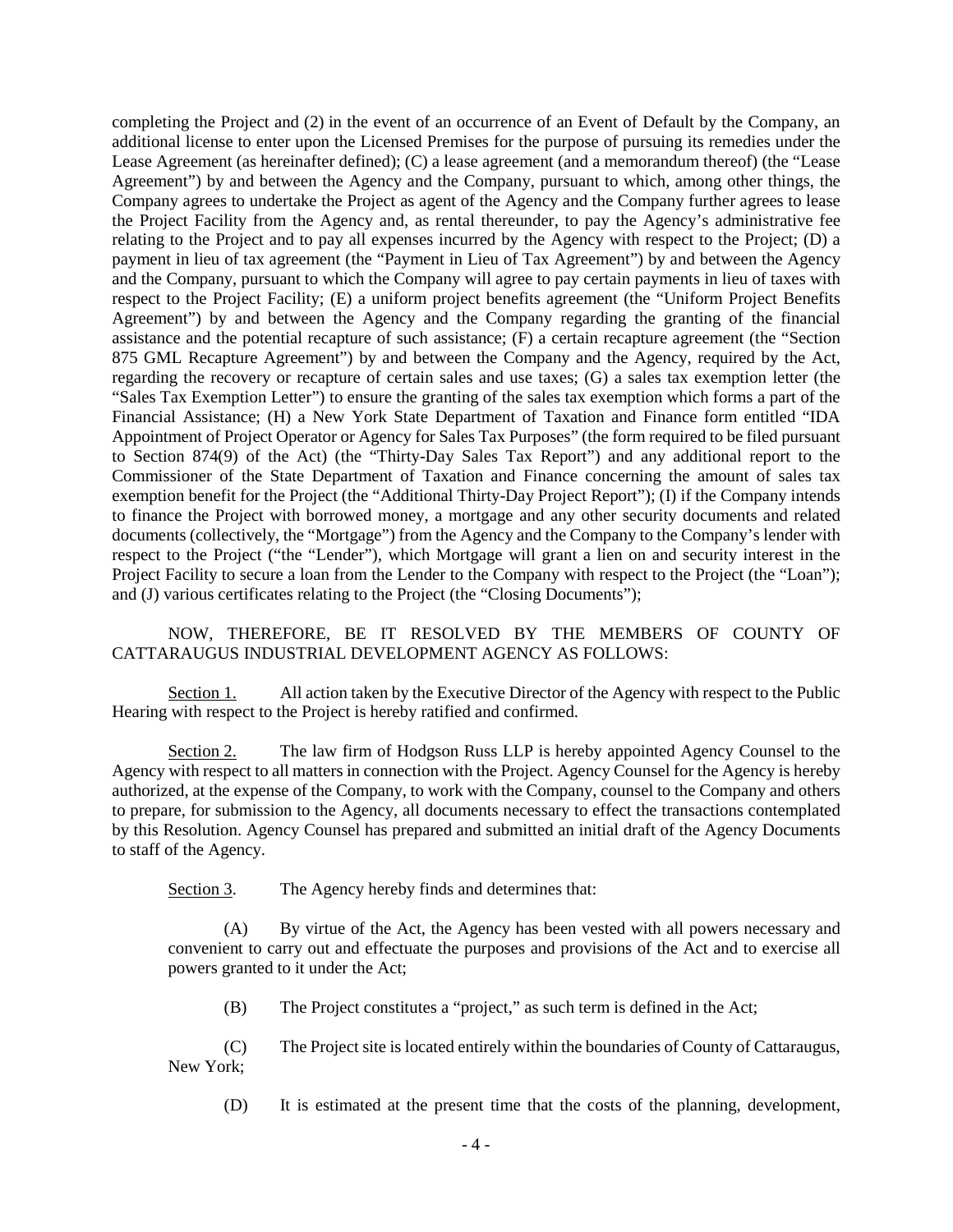acquisition, construction, reconstruction and installation of the Project Facility (collectively, the "Project Costs") will be approximately \$800,000;

(E) The completion of the Project will not result in the removal of a plant or facility of any proposed occupant of the Project Facility from one area of the State of New York to another area in the State of New York and will not result in the abandonment of one or more plants or facilities of any occupant of the Project Facility located in the State of New York;

(F) Although the Project constitutes a project where facilities or property that are primarily used in making retail sales to customers who personally visit such facilities constitute more than one-third of the total project cost, the Company has represented to the Agency that (i) the Project is located within census tract 9617, which is considered to be a distressed census tract, and therefore is in a "highly distressed area", as that term is defined in Section 854(18) of the Act, and (ii) completion of the Project will serve the public purposes of the Act by increasing the overall number of permanent, private sector jobs in the State of New York;

(G) The granting of the Financial Assistance by the Agency with respect to the Project will promote and maintain the job opportunities, general prosperity and economic welfare of the citizens of County of Cattaraugus, New York and the State of New York and improve their standard of living, and thereby serve the public purposes of the Act;

(H) The Agency has reviewed the Hearing Report and has fully considered all comments contained therein;

(I) The Project should receive the Financial Assistance in the form of exemptions based on the description of expected public benefits to occur as a result of this Project, as described on Exhibit A attached hereto and failure by the Company to meet the expected public benefits will result in a recapture event, as described on Exhibit B attached hereto; and

(J) It is desirable and in the public interest for the Agency to enter into the Agency Documents.

Section 4. In consequence of the foregoing, the Agency hereby determines to: (A) accept the License Agreement; (B) lease the Project Facility to the Company pursuant to the Lease Agreement; (C) acquire, construct and install the Project Facility, or cause the Project Facility to be acquired, installed and constructed; (D) enter into the Payment in Lieu of Tax Agreement; (E) enter into the Uniform Agency Project Agreement; (F) enter into the Section 875 GML Recapture Agreement; (G) secure the Loan by entering into the Mortgage; and (H) grant the Financial Assistance with respect to the Project; provided, however, that no financial assistance shall be provided to the Project by the Agency unless and until the County Legislature of Cattaraugus County, New York, as chief executive officer of Cattaraugus County, New York, shall, pursuant to Section  $862(2)(c)$  of the Act, confirm the proposed action of the Agency with respect to the Project.

Section 5. The Agency is hereby authorized (A) to acquire a license in the Licensed Premises pursuant to the License Agreement, (B) to acquire a leasehold interest in the Leased Premises pursuant to the Underlying Lease, (C) to acquire title to the Equipment pursuant to a bill of sale (the "Bill of Sale to Agency") from the Company to the Agency, and (D) to do all things necessary or appropriate for the accomplishment thereof, and all acts heretofore taken by the Agency with respect to such acquisitions are hereby approved, ratified and confirmed; provided, however, that no financial assistance shall be provided to the Project by the Agency unless and until the County Legislature of Cattaraugus County, New York, as chief executive officer of Cattaraugus County, New York, shall, pursuant to Section 862(2)(c) of the Act,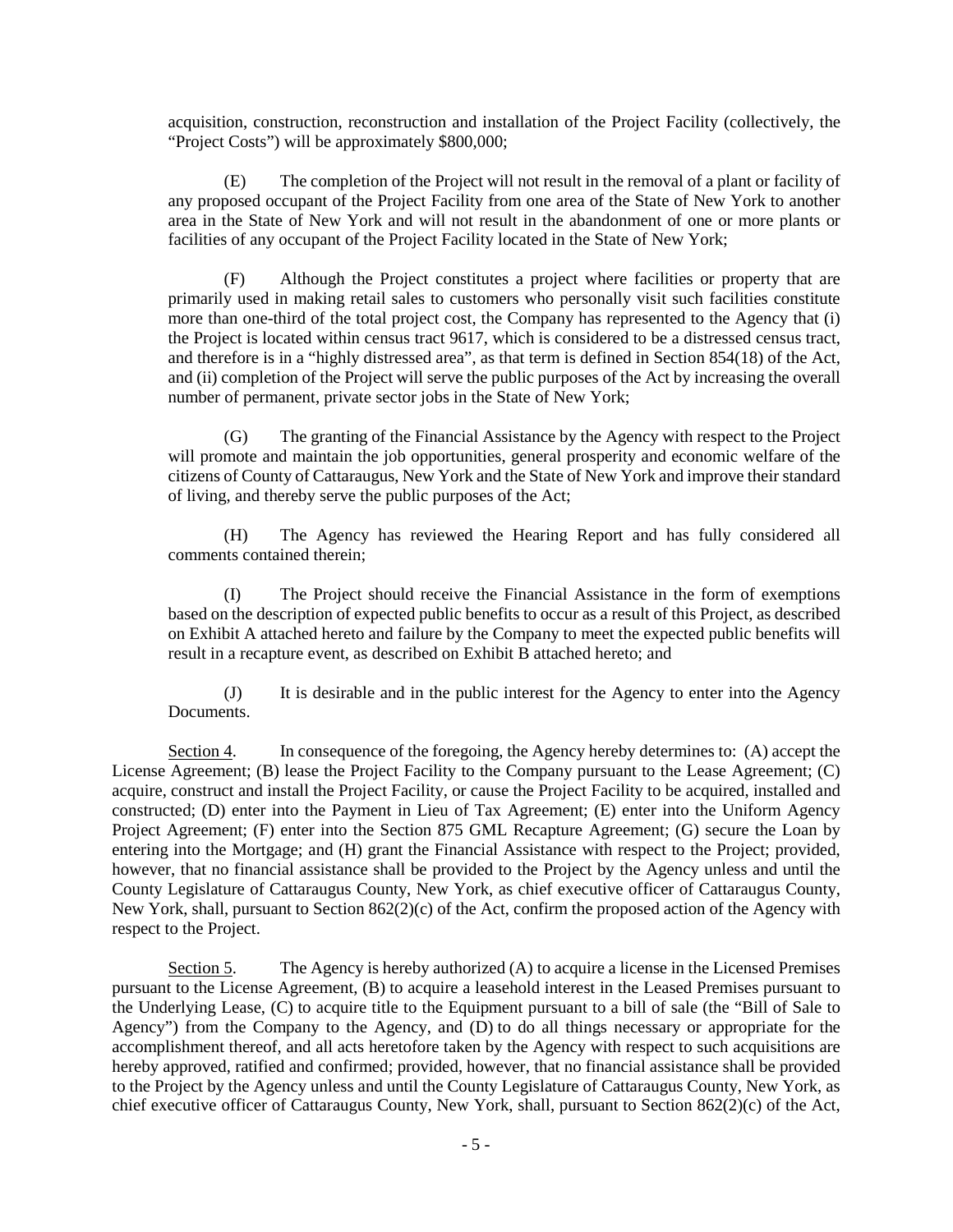confirm the proposed action of the Agency with respect to the Project.

Section 6. The Agency is hereby authorized to acquire, construct and install the Project Facility as described in the Lease Agreement and to do all things necessary or appropriate for the accomplishment thereof, and all acts heretofore taken by the Agency with respect to such acquisition, construction and installation are hereby ratified, confirmed and approved; provided, however, that no financial assistance shall be provided to the Project by the Agency unless and until the County Legislature of Cattaraugus County, New York, as chief executive officer of Cattaraugus County, New York, shall, pursuant to Section  $862(2)(c)$  of the Act, confirm the proposed action of the Agency with respect to the Project.

Section 7. The Chairman (or Vice Chairman) of the Agency, with the assistance of Agency Counsel and/or Special Counsel, is authorized to negotiate and approve the form and substance of the Agency Documents.

Section 8. (A) The Chairman (or Vice Chairman) of the Agency is hereby authorized, on behalf of the Agency, to execute and deliver the Agency Documents, and, where appropriate, the Secretary (or Assistant Secretary) of the Agency is hereby authorized to affix the seal of the Agency thereto and to attest the same, all in the forms thereof as the Chairman (or Vice Chairman) shall approve, the execution thereof by the Chairman (or Vice Chairman) to constitute conclusive evidence of such approval.

(B) The Chairman (or Vice Chairman) of the Agency is hereby further authorized, on behalf of the Agency, to designate any additional Authorized Representatives of the Agency (as defined in and pursuant to the Lease Agreement).

Section 9. The officers, employees and agents of the Agency are hereby authorized and directed for and in the name and on behalf of the Agency to do all acts and things required or provided for by the provisions of the Agency Documents, and to execute and deliver all such additional certificates, instruments and documents, to pay all such fees, charges and expenses and to do all such further acts and things as may be necessary or, in the opinion of the officer, employee or agent acting, desirable and proper to effect the purposes of the foregoing Resolution and to cause compliance by the Agency with all of the terms, covenants and provisions of the Agency Documents binding upon the Agency.

Section 10. This Resolution shall take effect immediately.

The question of the adoption of the foregoing Resolution was duly put to a vote on roll call, which resulted as follows:

| Thomas E. Buffamante | <b>VOTING</b> | Excused    |
|----------------------|---------------|------------|
| Joseph E. Higgins    | <b>VOTING</b> | Yes        |
| James J. Snyder, Jr. | <b>VOTING</b> | <b>Yes</b> |
| Michael Wimer        | <b>VOTING</b> | Excused    |
| Brent A. Driscoll    | <b>VOTING</b> | Yes        |
| Virgilio Giardini    | <b>VOTING</b> | Yes        |
| John Stahley         | <b>VOTING</b> | <b>Yes</b> |

The foregoing Resolution was thereupon declared duly adopted.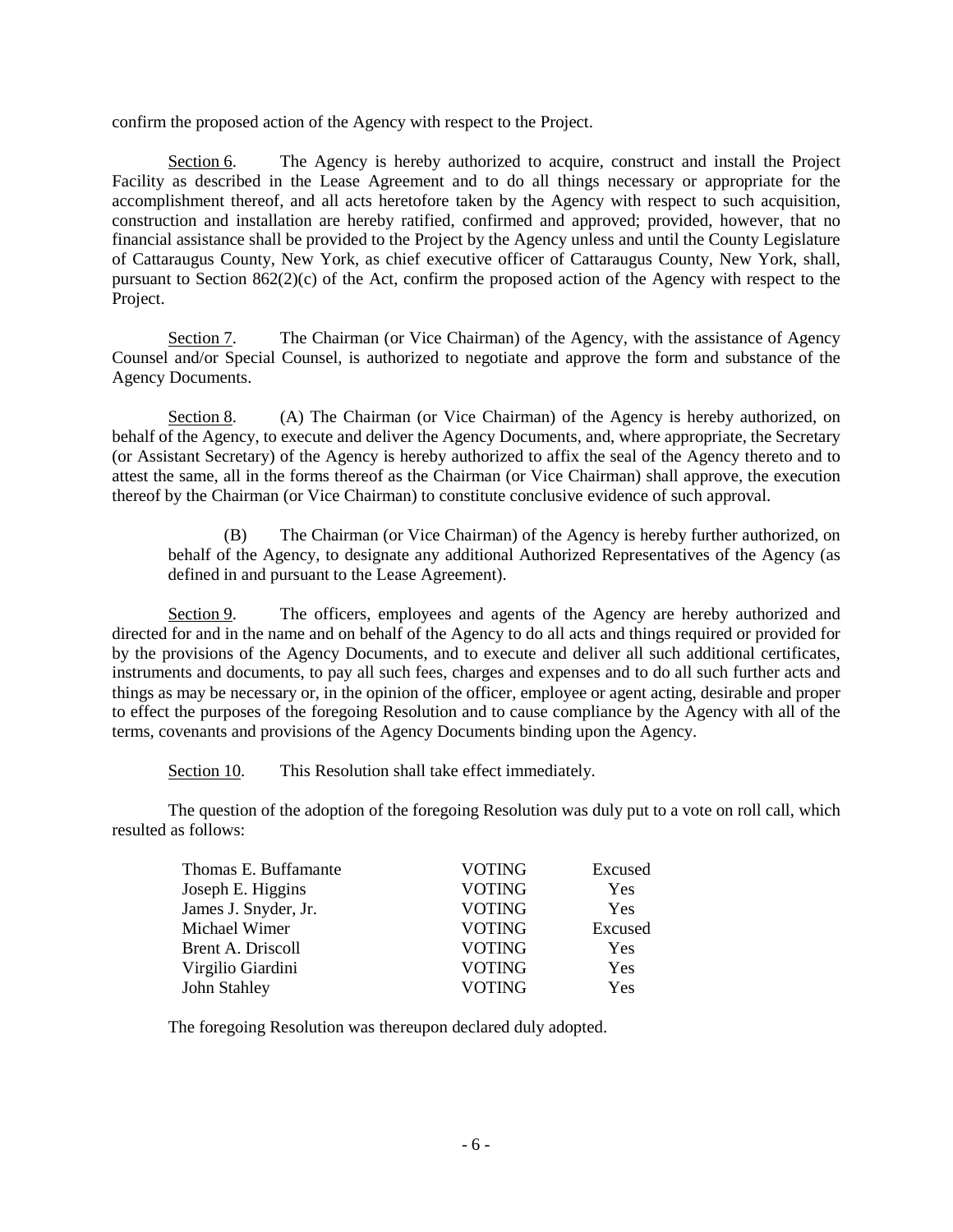## STATE OF NEW YORK (1997) ) SS.: COUNTY OF CATTARAUGUS )

I, the undersigned (Assistant) Secretary of County of Cattaraugus Industrial Development Agency (the "Agency"), DO HEREBY CERTIFY that I have compared the foregoing annexed extract of the minutes of the meeting of the members of the Agency, including the Resolution contained therein, held on April 30, 2019 with the original thereof on file in my office, and that the same is a true and correct copy of said original and of such Resolution contained therein and of the whole of said original so far as the same relates to the subject matters therein referred to.

I FURTHER CERTIFY that (A) all members of the Agency had due notice of said meeting; (B) said meeting was in all respects duly held; (C) pursuant to Article 7 of the Public Officers Law (the "Open Meetings Law"), said meeting was open to the general public, and due notice of the time and place of said meeting was duly given in accordance with such Open Meetings Law; and (D) there was a quorum of the members of the Agency present throughout said meeting.

I FURTHER CERTIFY that, as of the date hereof, the attached Resolution is in full force and effect and has not been amended, repealed or rescinded.

IN WITNESS WHEREOF, I have hereunto set my hand and affixed the seal of the Agency this 13th day of May, 2019.

(Assistant) Secretary

\_\_\_\_\_\_\_\_\_\_\_\_\_\_\_\_\_\_\_\_\_\_\_\_\_\_\_\_\_\_\_\_\_\_\_\_\_

(SEAL)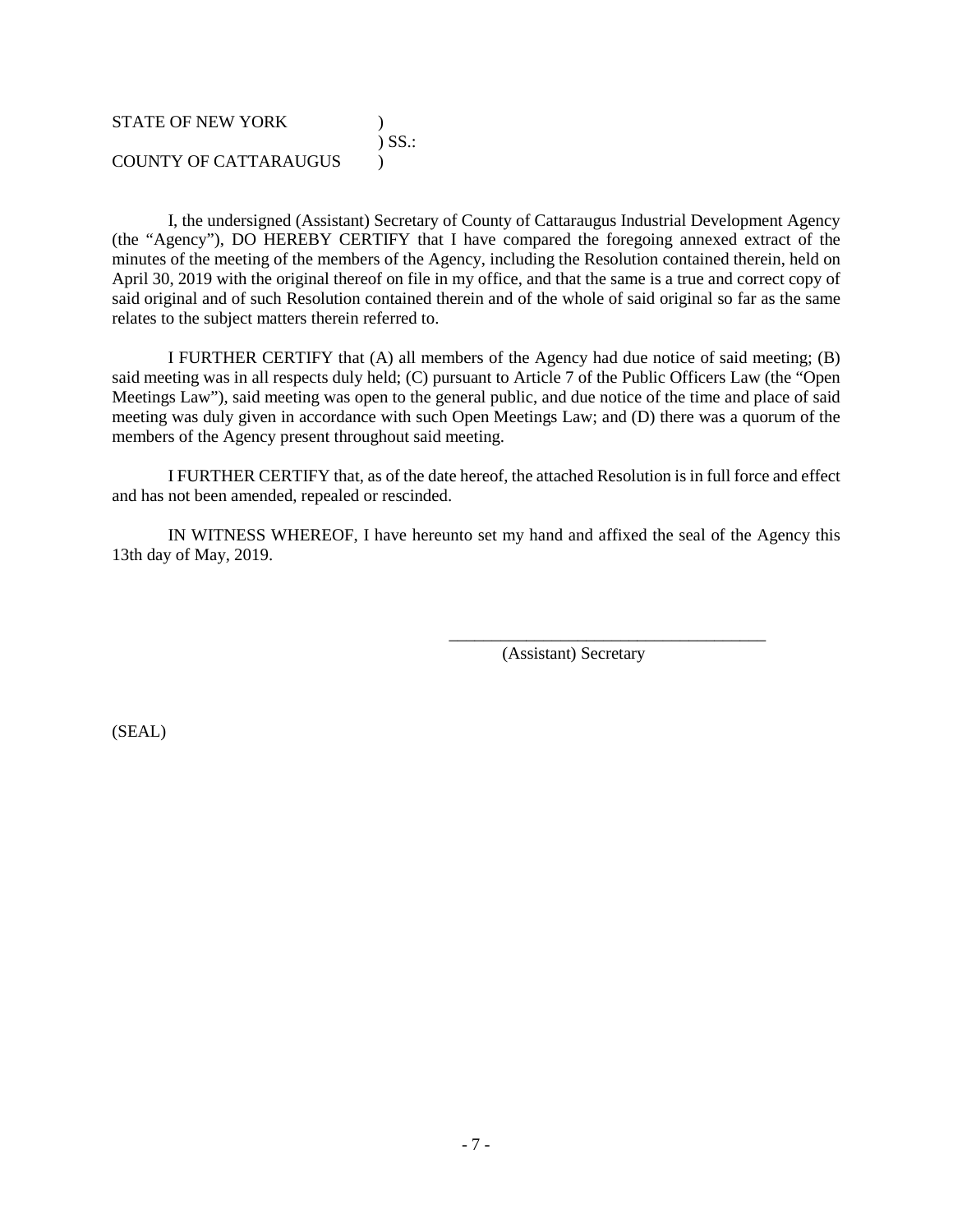## EXHIBIT A

#### DESCRIPTION OF THE EXPECTED PUBLIC BENEFITS

In the discussions had between the Project Beneficiary and the Agency with respect to the Project Beneficiary's request for Financial Assistance from the Agency with respect to the Project, the Project Beneficiary has represented to the Agency that the Project is expected to provide the following benefits to the Agency and/or to the residents of Cattaraugus County, New York (the "Public Benefits"):

|                             | Description of Benefit       | Applicable to Project |              | <b>Expected Benefit</b>             |
|-----------------------------|------------------------------|-----------------------|--------------|-------------------------------------|
|                             |                              | (indicate Yes or NO)  |              |                                     |
| 1.                          | Creation of new permanent    | $\boxtimes$ Yes       | $\square$ No | 2 full time equivalent new jobs at  |
|                             | jobs                         |                       |              | the Project Facility within 2 years |
|                             |                              |                       |              | of the date hereof.                 |
| $\mathcal{D}_{\mathcal{L}}$ | Creation of construction     | $\boxtimes$ Yes       | $\square$ No | Average of 10 full time equivalent  |
|                             | employment for local labor   |                       |              | construction jobs at the Project    |
|                             | (i.e., labor resident in the |                       |              | Facility for local labor during an  |
|                             | area comprised of Western    |                       |              | estimated construction period of    |
|                             | York<br>New<br>general       |                       |              | 12 months, commencing within 6      |
|                             | construction workers)        |                       |              | months of the date hereof.          |
| 3.                          | Private sector investment    | $\boxtimes$ Yes       | $\square$ No | \$800,000 at the Project Facility   |
|                             |                              |                       |              | within 2 years of the date hereof.  |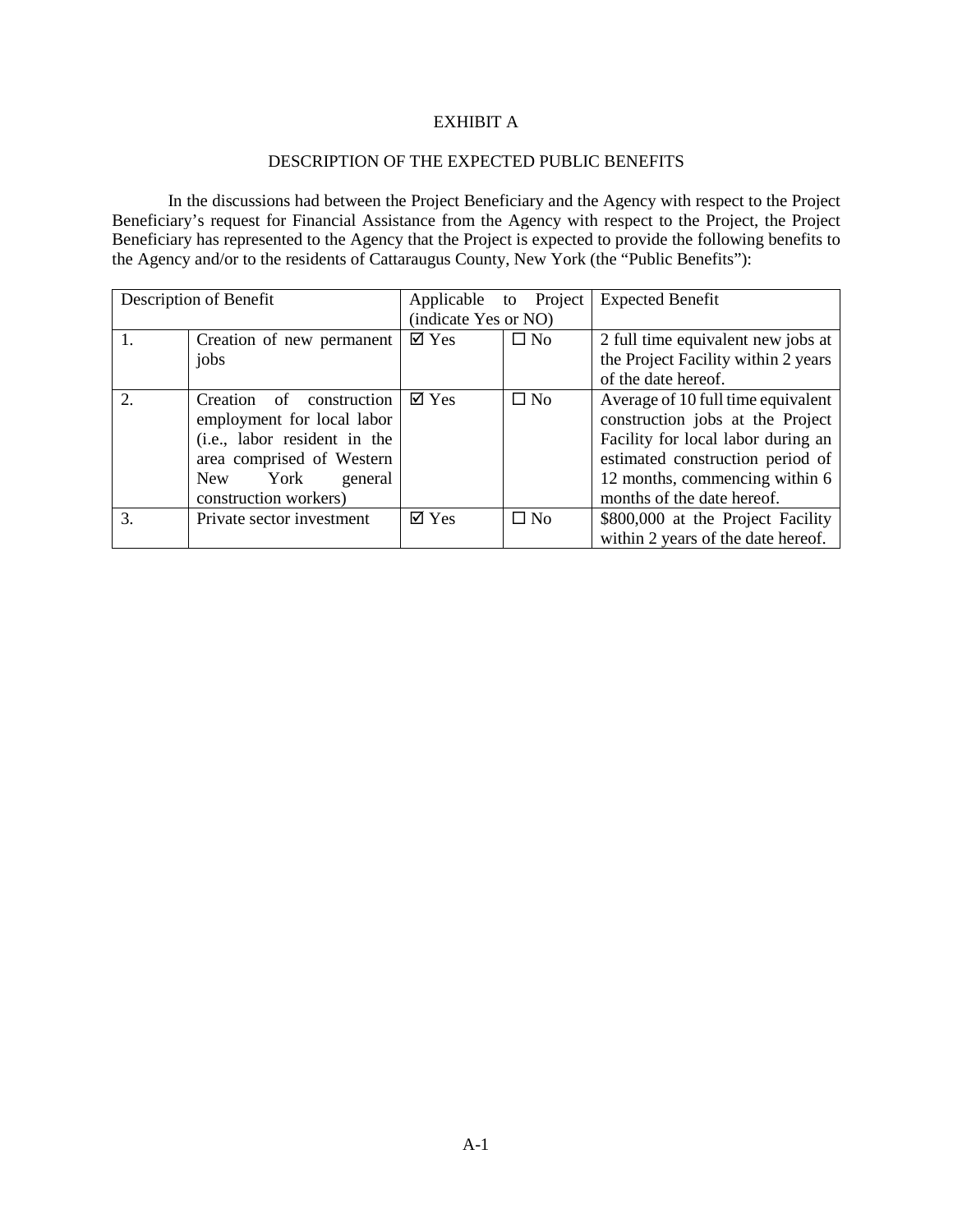## **EXHIBIT B**

# **DESCRIPTION OF THE RECAPTURE EVENTS**

In connection with the Project and the granting of the Financial Assistance, the Agency and the Project Beneficiary agree that the following shall constitute recapture events with respect to the Project and the granting of the Financial Assistance:

| 1.  | Failure of the Project Beneficiary to document to the satisfaction of the Agency the<br>commencement of the acquisition, construction, reconstruction, renovation, and/or<br>installation of the Project Facility within 6 months of the date hereof.                                                                                |
|-----|--------------------------------------------------------------------------------------------------------------------------------------------------------------------------------------------------------------------------------------------------------------------------------------------------------------------------------------|
| 2.  | Failure of the Project Beneficiary to document to the satisfaction of the Agency the<br>completion of the acquisition, construction, reconstruction, renovation,<br>and/or<br>installation of the Project Facility within 2 years of the date hereof.                                                                                |
| 3.  | Failure by the Project Beneficiary to document to the satisfaction of the Agency the<br>creation of at least [80%] of the average full time equivalent local labor construction jobs<br>at the Project Facility listed on Exhibit F attached hereto during the construction period<br>described on <b>Exhibit A</b> attached hereto. |
| 4.  | Failure by the Project Beneficiary to document to the satisfaction of the Agency the<br>creation of at least [90%] of the full time equivalent new jobs at the Project Facility listed<br>on <b>Exhibit A</b> attached hereto within 2 years of the date hereof.                                                                     |
| 5.  | Failure by the Project Beneficiary to document to the satisfaction of the Agency that at<br>least [90%] of the private sector investment described on <b>Exhibit A</b> attached hereto<br>occurred with respect to the Project Facility within 2 years of the date hereof.                                                           |
| 6.  | Failure by the Project Beneficiary to document to the satisfaction of the Agency that the<br>Project provided the other Public Benefits described on <b>Exhibit A</b> attached hereto within<br>the time frames assigned to such benefits.                                                                                           |
| 7.  | Liquidation of substantially all of the Project Beneficiary's operating assets at the Project<br>Facility and/or cessation of substantially all of the Project Beneficiary's operations at the<br>Project Facility.                                                                                                                  |
| 8.  | Relocation of all or substantially all of Project Beneficiary's operations at the Project<br>Facility to another site, or the sale, lease or other disposition of all or substantially all of<br>the Project Facility.                                                                                                               |
| 9.  | Failure by the Project Beneficiary to comply with the annual reporting requirements or<br>to provide the Agency with requested information.                                                                                                                                                                                          |
| 10. | Sublease or assignment of all or part of the Project Facility in violation of any Project<br>Facility Agreement.                                                                                                                                                                                                                     |